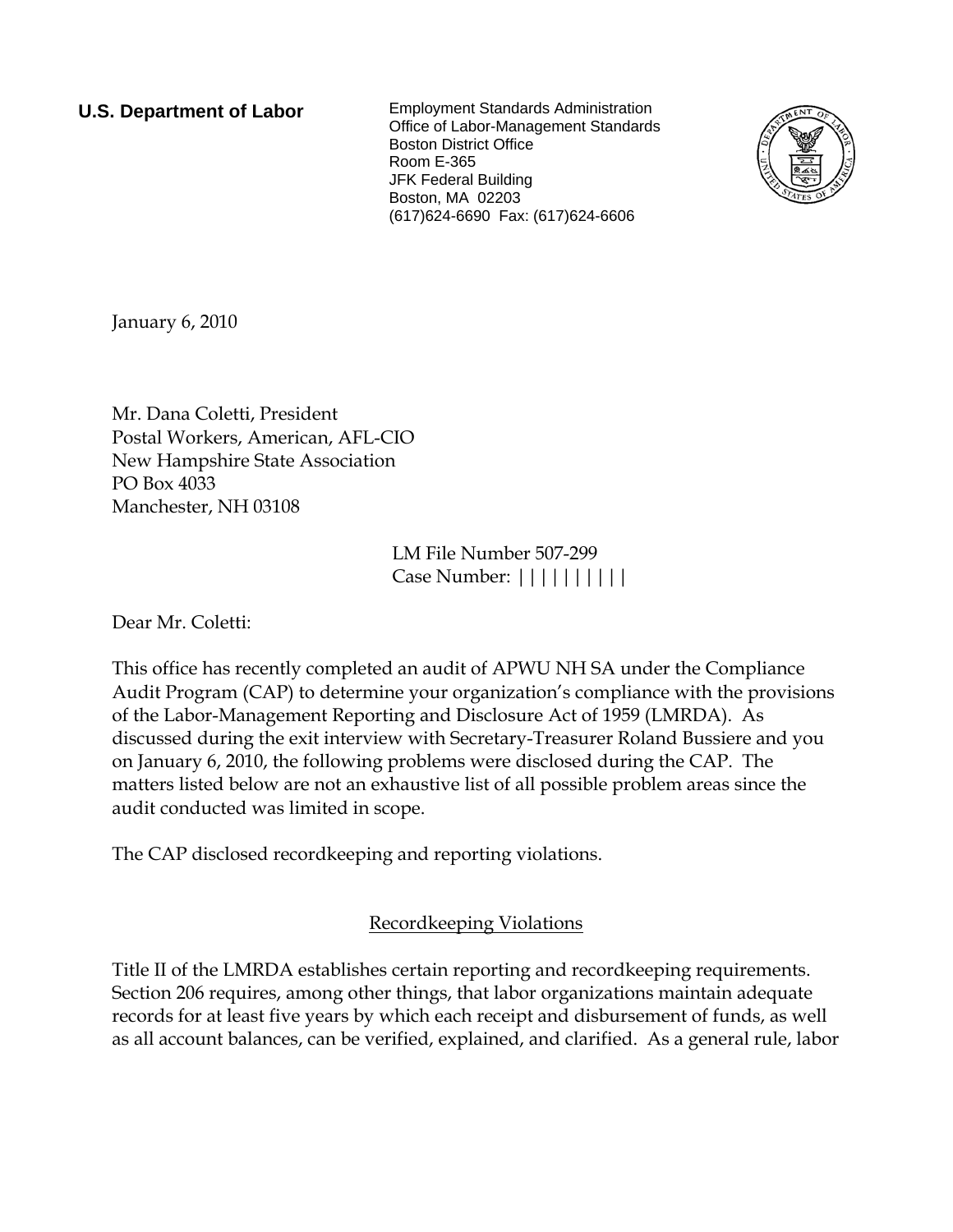Mr. Dana Coletti January 6, 2010 Page 2 of 5

organizations must maintain all records used or received in the course of union business.

For disbursements, this includes not only original bills, invoices, receipts, vouchers, and applicable resolutions, but also documentation showing the nature of the union business requiring the disbursement, the goods or services received, and the identity of the recipient(s) of the goods or services. In most instances, this documentation requirement can be satisfied with a sufficiently descriptive expense receipt or invoice. If an expense receipt is not sufficiently descriptive, a union officer or employee should write a note on it providing the additional information. For money it receives, the labor organization must keep at least one record showing the date, amount, purpose, and source of that money. The labor organization must also retain bank records for all accounts.

The audit of APWU NH SA's 2008 records revealed the following recordkeeping violations:

1. General Reimbursed and Credit Card Expenses

APWU NH SA did not retain adequate documentation for reimbursed expenses and credit card expenses incurred by union officers and employees totaling at least \$650. For example, expenses lacking adequate documentation included airfare to the APWU National Convention, office supplies, and petty cash fund purchases.

As previously noted above, labor organizations must retain original receipts, bills, and vouchers for all disbursements. The president and treasurer (or corresponding principal officers) of your union, who are required to sign your union's LM report, are responsible for properly maintaining union records.

2. Meal Expenses

APWU NH SA did not require officers and employees to submit itemized receipts for meal expenses totaling at least \$50. The union must maintain itemized receipts provided by restaurants to officers and employees. These itemized receipts are necessary to determine if such disbursements are for union business purposes and to sufficiently fulfill the recordkeeping requirement of LMRDA Section 206.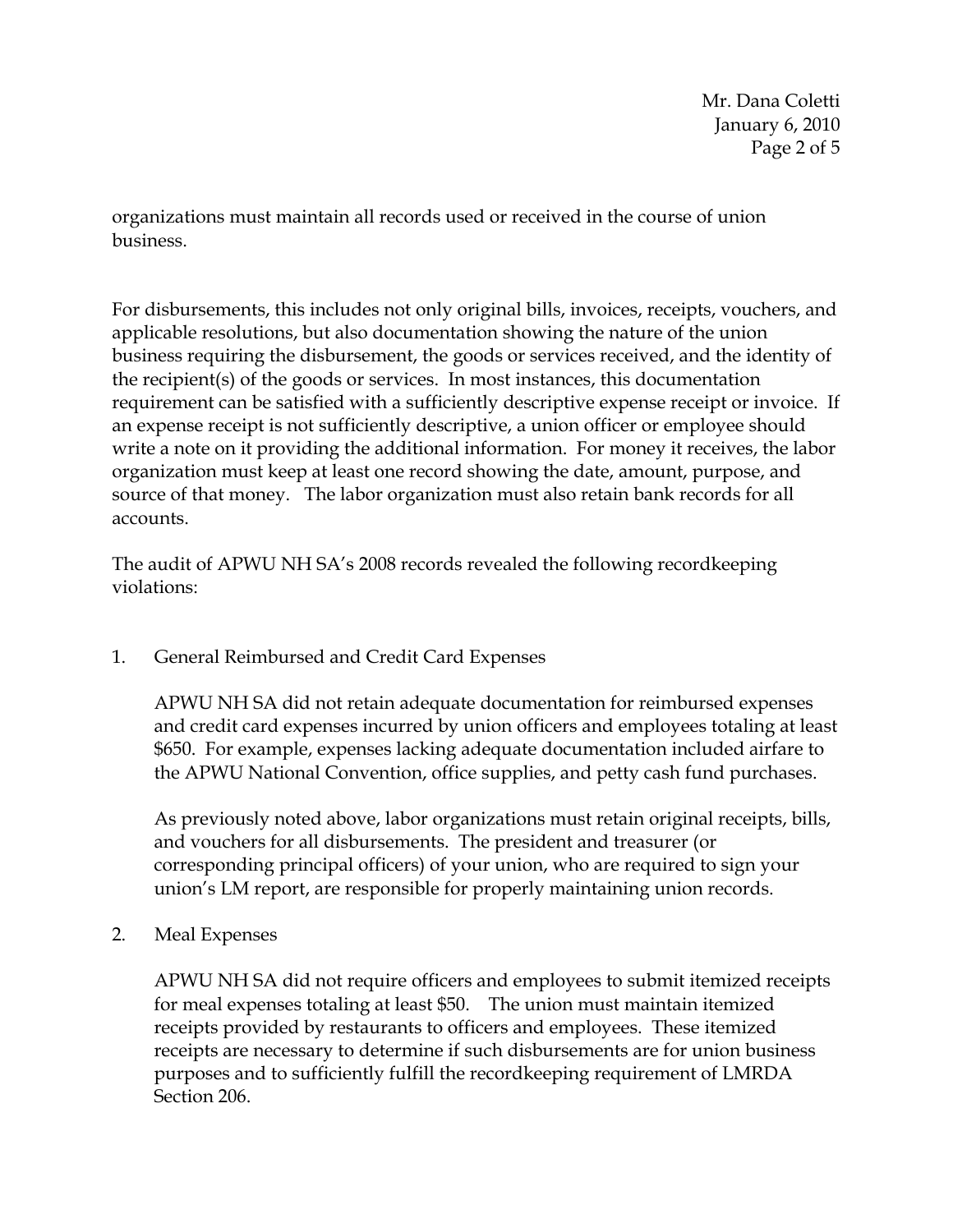Mr. Dana Coletti January 6, 2010 Page 3 of 5

APWU NH SA records of meal expenses did not always include written explanations of union business conducted or the names and titles of the persons incurring the restaurant charges. For example, a meal charged by a union officer did not contain any information on the retained receipt regarding individuals incurring the restaurant charges or the union business conducted. Union records of meal expenses must include written explanations of the union business conducted and the full names and titles of all persons who incurred the restaurant charges. Also, the records retained must identify the names of the restaurants where the officers or employees incurred meal expenses.

3. Lost Wages

AWPU NH SA did not retain adequate documentation for lost wage reimbursement payments to Vice President Dale Metzler totaling at least \$300. The union must maintain records in support of lost wage claims that identify each date lost wages were incurred, the number of hours lost on each date, the applicable rate of pay, and a description of the union business conducted. The OLMS audit found that APWU NH SA did not retain any documentation to identify the union business conducted for one lost wage reimbursement payment.

During the exit interview, I provided a sample of an expense voucher APWU NH SA may use to satisfy this requirement. The sample identifies the type of information and documentation that the local must maintain for lost wages and other officer expenses.

## 4. Local Receipts

APWU NH SA did not retain adequate documentation for local receipts totaling at least \$8,800. These receipts included per capita payments from NH state locals to the state association.

Labor organization must retain at least one record showing the date, amount, purpose, and source of money received. The president and treasurer (or corresponding principal officers) or your union, who are required to sign your union's LM report, are responsible for properly maintaining union records.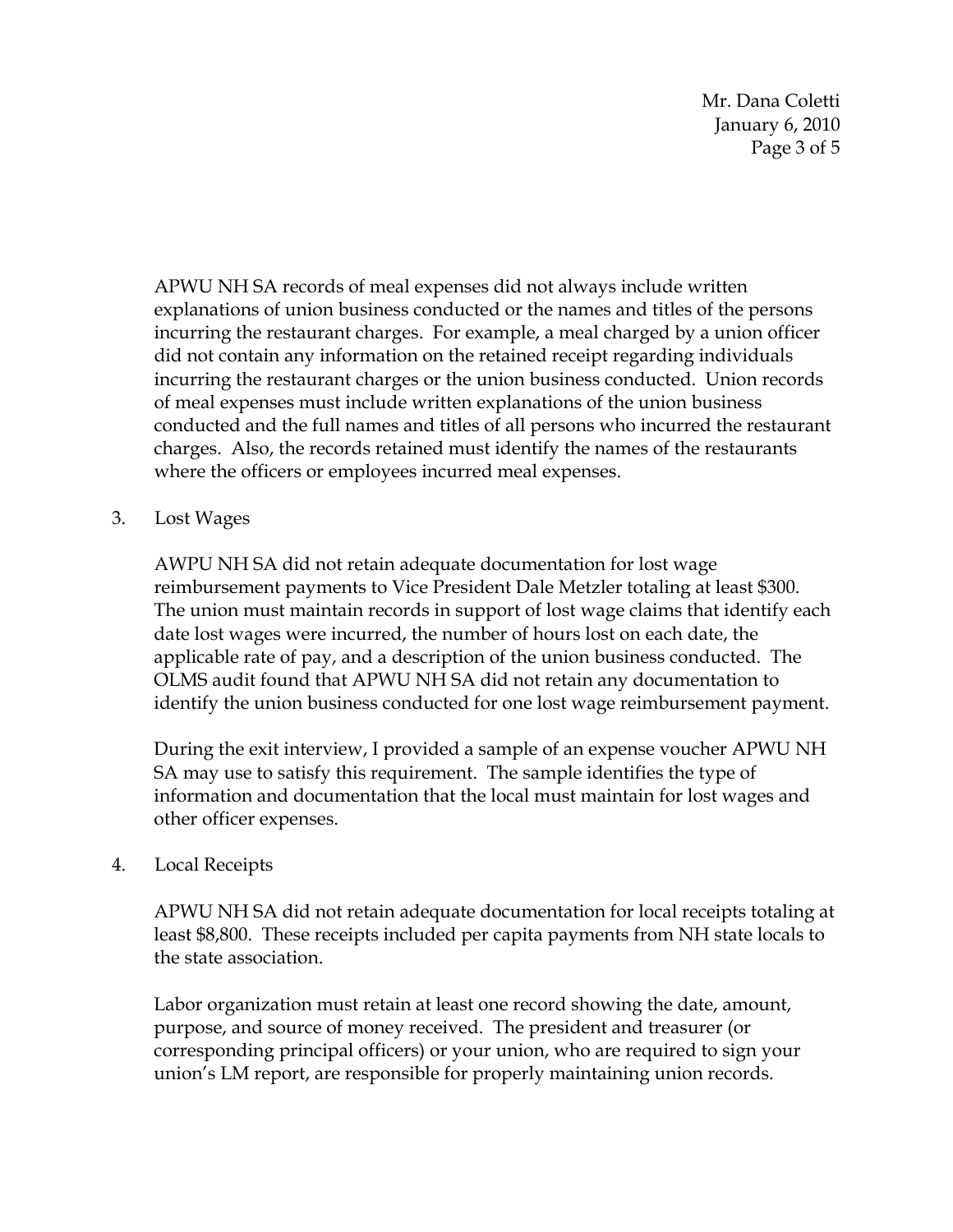Mr. Dana Coletti January 6, 2010 Page 4 of 5

Based on your assurance that APWU NH SA will retain adequate documentation in the future, OLMS will take no further enforcement action at this time regarding the above violations.

## Reporting Violations

The audit disclosed a violation of LMRDA Section 201(b), which requires labor organizations to file annual financial reports accurately disclosing their financial condition and operations. The Labor Organization Annual Report (Form LM-3) filed by APWU NH SA for fiscal year ending December 31, 2008, was deficient in the following areas:

1. Failure to Report Receipts and Disbursements

APWU NH SA did not report at least \$430 in local receipts and \$430 in local disbursements in Statement B of the local's LM-3 filed for the fiscal year ending December 31, 2008. The Statement B instructions state that receipts must be recorded when money is actually received by the labor organization and disbursements must be recorded when money is actually paid out by the labor organization.

2. Failure to Properly Categorize Receipts

APWU NH SA did not correctly categorize at least \$7,000 in per capita payments received in Item 39 (Per Capita Tax). It appears as though the union erroneously reported these receipts in Item 38 (Dues). The instructions for Item 39 state the total per capita tax received by your organization if your organization is an intermediate or parent body must be entered in Item 39, including the per capita tax portion of dues received directly by your organization from members of affiliates, or through intermediaries, and the per capita tax portion of dues received through a checkoff arrangement whereby local dues are remitted directly to an intermediate or parent body by employers.

I am not requiring that APWU NH SA file an amended LM report for 2008 to correct the deficient items, but the APWU NH SA has agreed to properly report the deficient items on all future reports it files with OLMS.